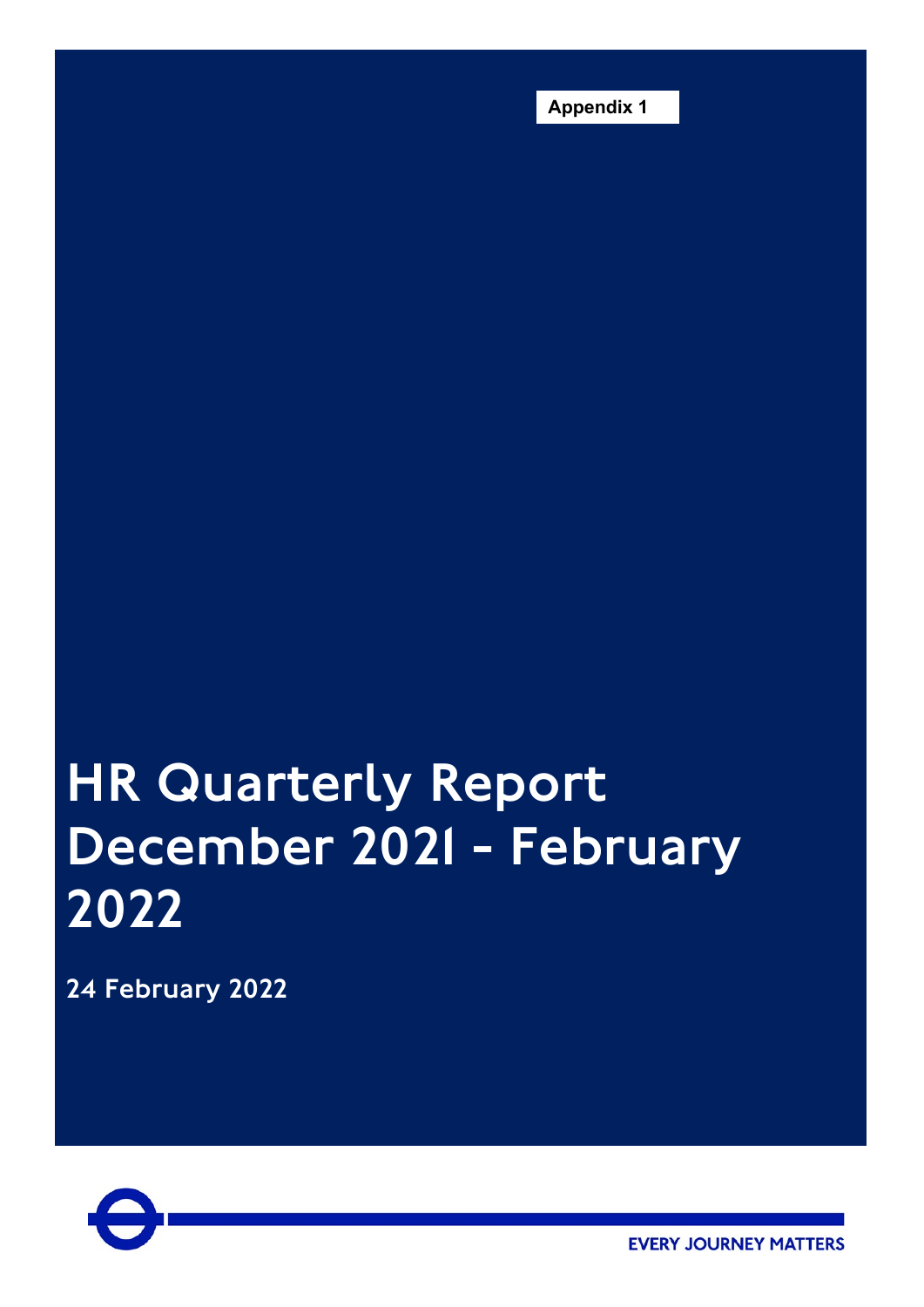### HR Quarterly Report December 2021 - February 2022

#### **Introduction**

This Human Resources (HR) Quarterly Report provides an update on the activity that has taken place to support our colleagues from December 2021 – February 2022, to make Transport for London (TfL) a great place to work, for everyone.

The first section provides an update of our people performance against TfL scorecard measures.

The second section includes detail on our ongoing response to Covid-19, including our move toward office re-occupation and transition to a hybrid way of working.

The final section updates on activity delivered across the HR function aligning to three of our top People Priorities:

- 1. A More Inclusive and Diverse **Organisation**
- 2. An Engaged, Motivated and Healthy **Workforce**
- 3. The Right People, Skills and Capacity to Deliver the Business Plan

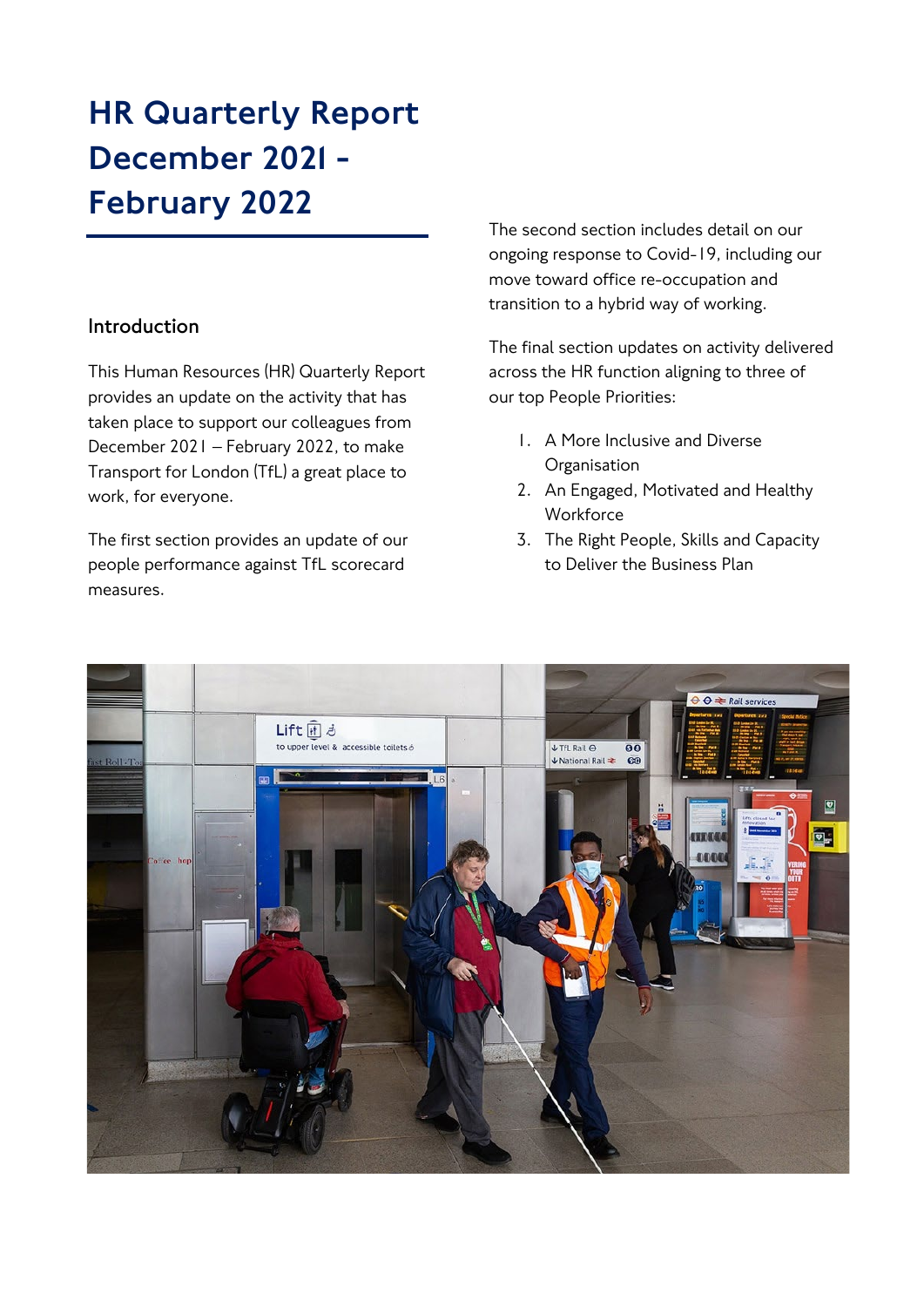## People Scorecard Measures and Performance 2021/22

#### **Pan-TfL scorecard**

Our annual People scorecard measures are focused on improving engagement, embedding an inclusive culture, striving for equality across the organisation and monitoring the health and wellbeing of all our people.

We provided an update on this year's Viewpoint survey results at the TfL Board on the 2 February 2022. Our annual Viewpoint employee survey, which helped us identify our people scorecard measures, ran from the 27 September to the 24 October. This year we received 14,983 responses, representing over 55 per cent of our employees.

Our Total Engagement score for 2021 was 61 per cent, which is down from 63 per cent recorded in 2020, however this is still four per cent higher than in 2019. This score is calculated by averaging the total number of positive responses received to the questions which make up the index.

Our inclusion index was 51 per cent in 2021, down one per cent on 2020, however up from 47 per cent in 2019. Our wellbeing at work index was 57 per cent, down from 59 per cent. These measures differ slightly from our Total

Engagement index, as they focus on questions within the survey which help to identify the culture of the organisation and the wellbeing of our employees.

An initial update on work we are doing in response to this year's scores is provided later in this report.

Following feedback received at the recent Board meeting we will now look forward and confirm our targets for these measures in 2022/23. Subsequent updates on how we are acting on this year's results will be provided at each subsequent SS&HR Panel.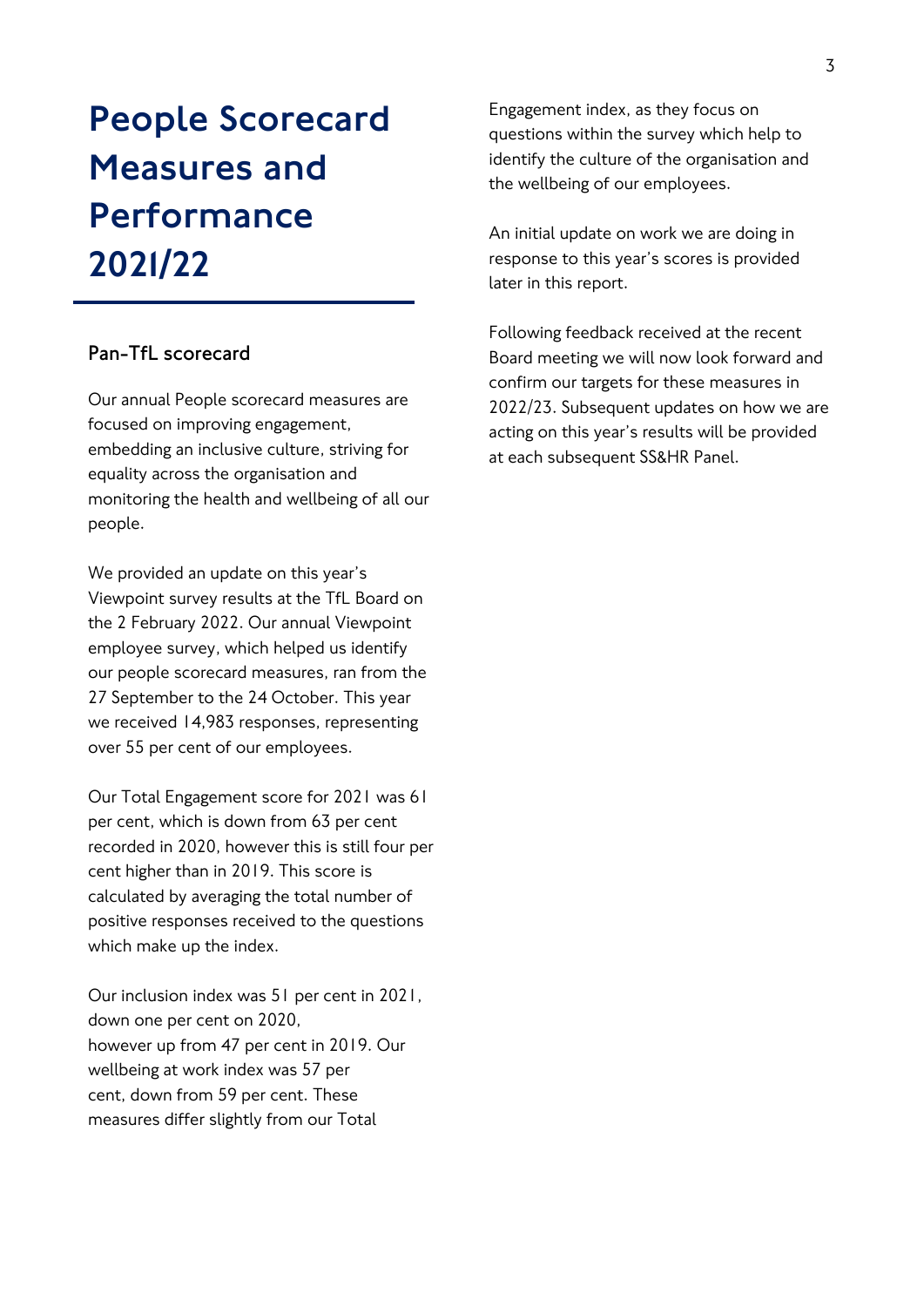### Supporting colleagues through Covid-19 recovery

#### **Deaths in Service**

We continue to do everything we can to support the families and loved ones of the 105 colleagues who have tragically passed away from Coronavirus. Our Employee Assistance Programme is available to all employees and their dependents and provides support, guidance and information on a range of topics, including bereavement. This includes access to support from a qualified counsellor, bereavement counselling services and access to Cruse, a dedicated bereavement support charity. Bereavement support is also extended to families of the deceased via our Sarah Hope Line.

#### **Returning to the Office**

On Wednesday 19 January 2022, the Prime Minister announced an end to Plan B Covid restrictions in England. Colleagues can access our office hubs anytime from now with the expectation that from 28 February, people who have been working from home will once again be attending the office on two occasions per week.

A lot has changed in our head office buildings - new meeting room equipment including booking panels, new technology, we have fewer desk spaces, but new collaboration spaces have been installed.

We continue to monitor and adapt to changing Government guidance. However, we

believe that a hybrid working model is the most appropriate for our business in order to allow for diversity, collaboration, cooperation and learning and development, while remaining alert and responsive to the evolving impact of the virus and changing government advice and guidance.

#### **Best Crisis Management Strategy Award Winners**

Our HR team recently won Best Crisis Management Strategy at the HR Excellence Awards 2021. This award, won jointly with the Government of Jersey, recognises the incredible commitment shown by our HR colleagues in responding to the crisis of the COVID-19 pandemic.

The pace of change which we saw during the initial stages of the pandemic was unlike anything we'd seen before. Our HR teams needed to rapidly adapt to a changing situation for which there was no road map or template.

From the outset, we focused on supporting the business through responding to a dramatic loss of revenue, changing policies, developing management guidance and employee communications, implementation of a furlough scheme, and decisions surrounding testing and PPE for our people.

We will now ensure that the recovery from the pandemic retains the learning and improvements that arose during this period and are carried forward into new ways of working and future employment practices.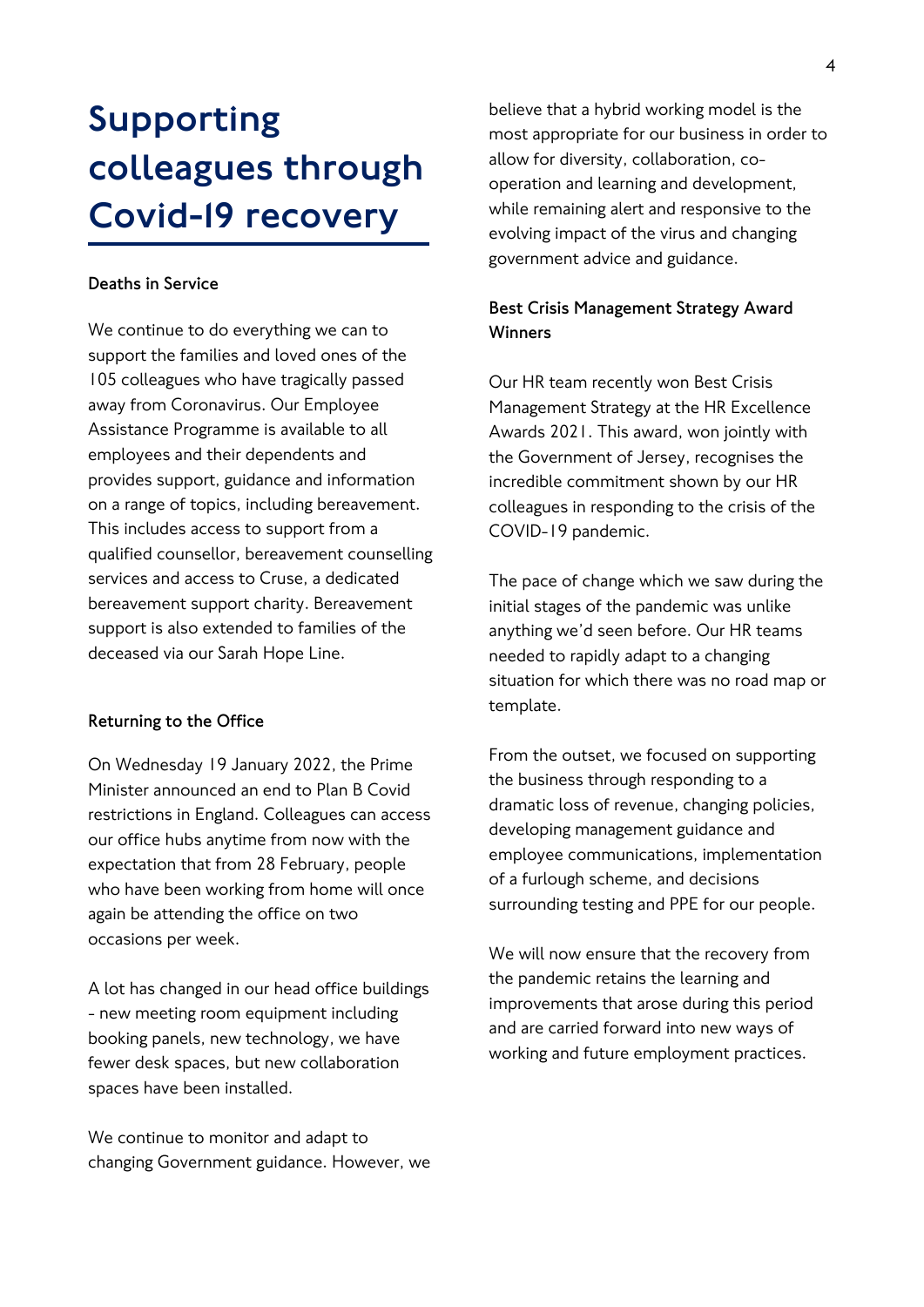### A More Inclusive and Diverse **Organisation**

#### **Inclusive recruitment checklist for hiring managers**

To help ensure fairness and inclusion is embedded into our recruitment processes, the Recruitment and Diversity & Inclusion (D&I) teams have created an Inclusive Recruitment checklist for hiring managers.

A key TfL equality objective is to increase the diversity of our organisation at every level, so that it better reflects the diversity of London and we're therefore seen as an employer of choice.

While the Inclusive Recruitment checklist is primarily for hiring managers, this will also provide candidates with knowledge of the tools we're using to embed inclusion into our recruitment process.

#### **WSNG menopause hub**

With an increasing proportion of our workforce at an age where they might be experiencing the menopause in the workplace, the Women's Support Network Group (WSNG) launched the first ever pan-TfL wide monthly Menopause Hub on Wednesday 26 January 2022. These sessions will be held every third Wednesday each month going forward.

These sessions are open to everyone and will be held to support colleagues who are currently experiencing the menopause, as well as those with a vested interest who want to help colleagues, family members or friends by increasing their awareness of the subject so they can do this more effectively. We recognise that enough isn't being said about menopause, and that more needs to be done to break the taboos, myths and lack of awareness that surrounds it.

In addition, they have launched a Menopause Hub on SharePoint that provides a safe forum for colleagues to openly talk about their menopause experiences, share issues and tips with other, seek support and learn more about this important stage of life. The core objective is to provide a monthly forum that meets this need and to help raise awareness of the menopause across TfL.



#### **Marking international day for people with disabilities**

International Day of People with Disabilities (IDPWD) is a national awareness day, celebrated on 3 December 2021, which was developed by the United Nations to promote the rights and well-being of people with disabilities in society, and to increase awareness of their situation in every aspect of political, social, economic and cultural life.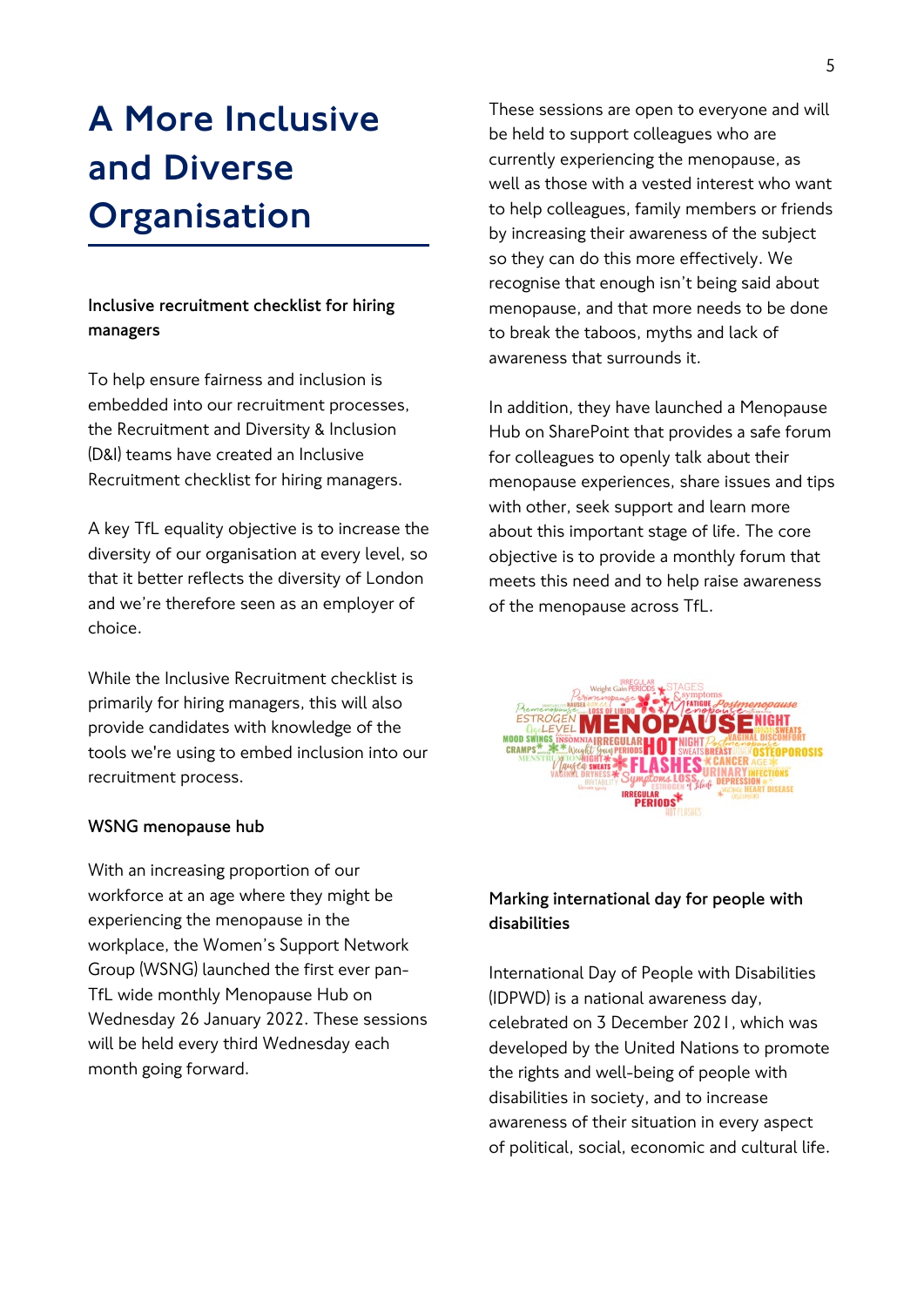This year's theme is 'Fighting for rights in the post-Covid' and celebrates the challenges, barriers and opportunities for people who live with disabilities, in the context of the global pandemic. It's a reminder that we must all together look towards a future where the barriers that stand in people's way - are broken down.



Our Staff Network Group for Disability has been looking into the history of disability and how it's influenced our transport network since the first World War. They've worked with the Corporate Archives team who have compiled two mini virtual exhibitions which show how things have changed over time.

*Accessibility Design on London Underground* shows how some hidden design features make journeys so much easier for those with accessibility requirements.

*Milestones in the History of Disability and Accessibility in Transport for London and its Predecessors* looks at the earliest records within the TfL Corporate Archives collection relating to disability.

#### **TfL Celebrate LGBT+ History Month**

The 1 February 2022 marked the start of an annual month-long observance of lesbian, gay, bisexual and transgender+ (LGBT+) history in the United Kingdom.

Our Outbound SNG have hosted multiple events throughout the month including the launch of #everystorymatters digital display at the London Transport Museum (LTM) – bringing the Pride 2021 roundels into the LTM in an exciting new installation throughout February and March.

There will also be lunch and learn sessions hosted by Outbound members open to everyone at TfL where we will discuss identities, gender, language (and anything else) to meet our aim to educate our colleagues at TfL.



#### **Interest free citizenship loan**

Securing the benefits of British citizenship, that many of us take for granted, can be a costly process. We are now offering our colleagues the opportunity to apply for a loan to support Home Office application fees, in support of the Mayor's commitment to British Citizenship for Londoners.

The loan follows the principles of other Transport for London employee interest free loans and includes:

- Application for British citizenship
- Renewing visa/limited leave
- Application for indefinite leave to remain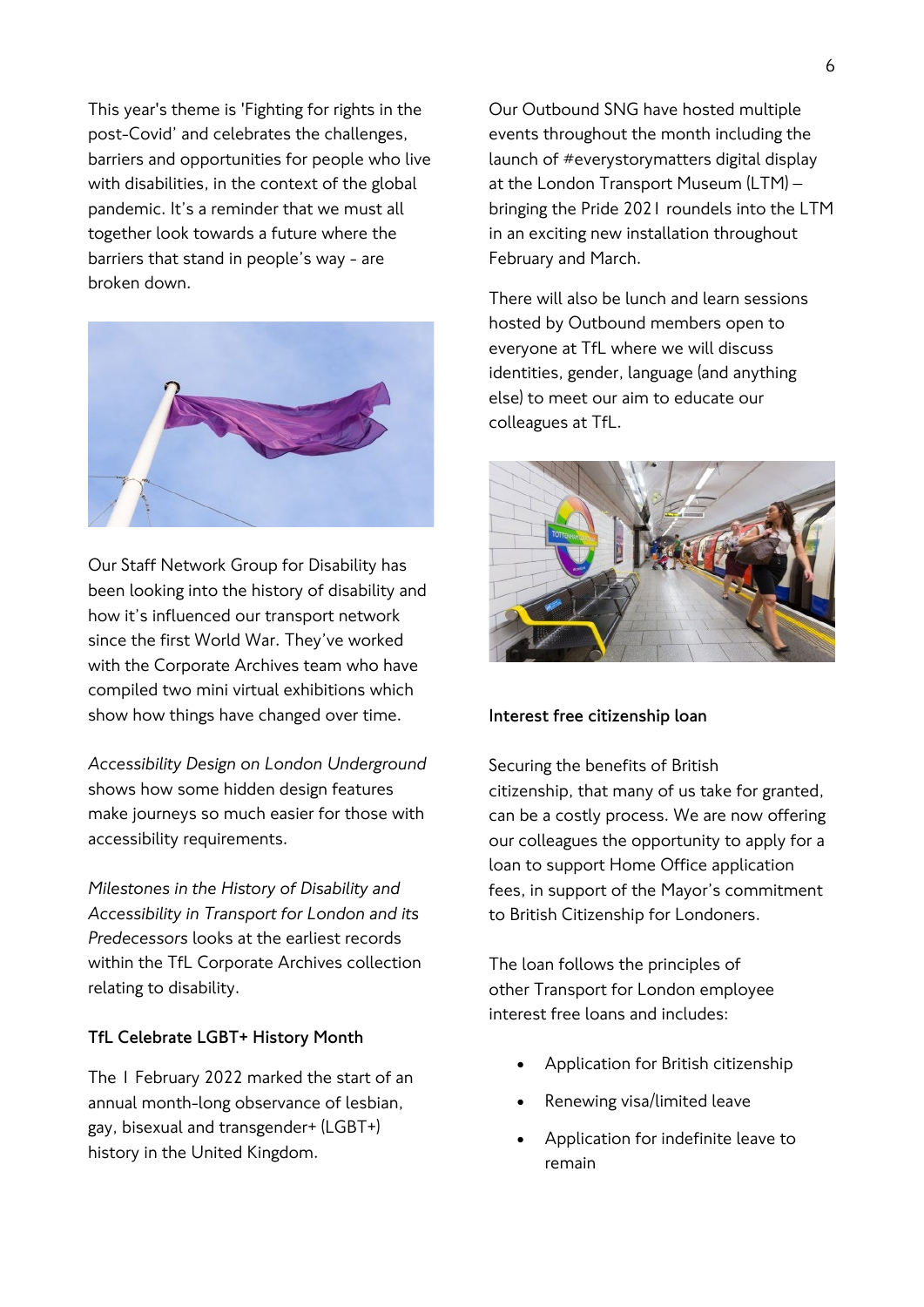### An Engaged, Motivated and Healthy Workforce

#### **Acting on Viewpoint**

At the recent TfL Board, we presented an update on the results of our 2021 Viewpoint Survey and what this told us about employee engagement across TfL.

In response to the findings, we are in the process of hosting listening sessions with our employees to get a greater understanding of what the results are telling us. This will help us better understand the root cause behind these results, allowing us to better target interventions.

Our People Programme has numerous initiatives either recently launched or in development which will help address some of the key concerns identified by our employees. The main areas of focus and what we are doing in response to these concerns are provided below:

#### *Opportunities to grow and develop*

Our new approach to talent prioritises developing everyone to be their best at work, and we have recently introduced key initiatives designed to help support career development and professional growth. These include:

**Readiness** – A new model for assessing where an individual is in terms of their career journey - whether a person is looking to strengthen in their role, stretch to gain new experiences and skills or is ready to move to

the next challenge. This approach helps us managers better understand the support people will need to achieve their development goals.

**Conversation Matters** – A suite of tools that support managers and employees to have ability to have career conversations that are continuous, two-way. This is central to how we will make sure everyone has the chance to discuss how they are doing, what drives and motivates them and what support they need to reach their potential.

**Performance management** - We have introduced a new approach to performance management that focuses on setting clear objectives, consistent feedback and a new ratings model designed to better reflect performance and contribution.

#### **Coaching, Mentoring & Sponsorship** -

Mentoring, Sponsorship and Coaching can have a profound impact on the career and leadership development of our people. Our aim is to have a more integrated and relevant strategy that links in with our wider strategic objectives aligned to our vision and values, Leadership and Diversity & Inclusion approach.

#### *Considering the work, I do I feel my pay is fair*

Our emerging **Reward Strategy** is looking to help modernise our existing pay frameworks to better align to the external market. This will help aid attraction and retention for scarce skill roles.

Alongside this work we have recently reintroduced performance award schemes, specifically tied to the achievement of financial sustainability targets, that will allow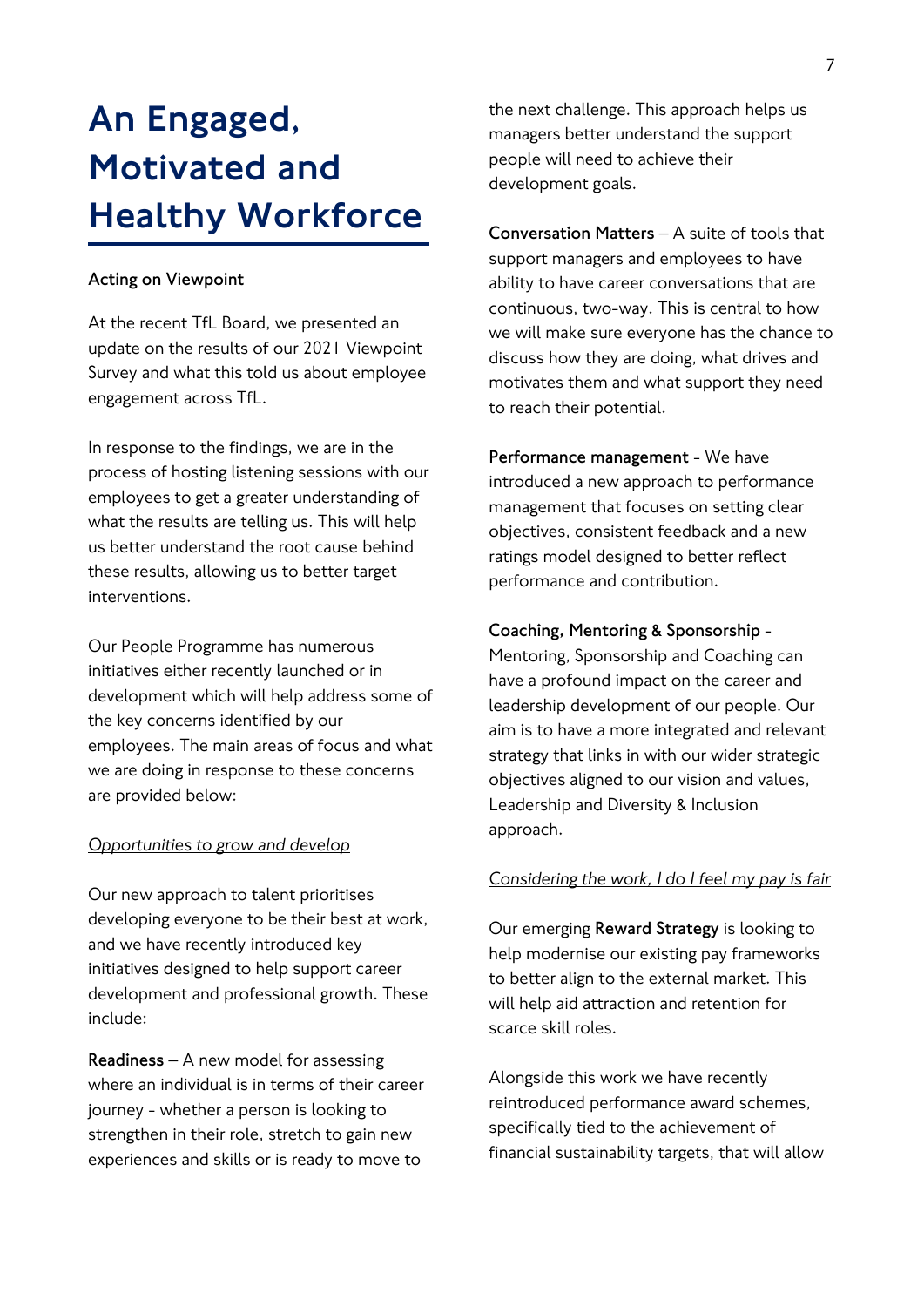us to reward our employees for the contribution they have made.

#### *I would recommend this as a great place to work*

Our ambition is to make TfL a great place to work, where everyone can thrive. We are bringing that ambition to life through the colleague roadmap and our ongoing people programme of work.

In addition to the pieces of work detailed above, over the next 18 months we will also focus on enhancing the relationship between employees and their line managers. This relationship is very important we will invest in making sure these relationships are the best they can be.

In 2022 we are launching a piece of work to grow line manager effectiveness throughout the organisation. We have some brilliant leaders and managers – learning what works well and sharing good practice will inform how we grow capability across the business. This begins with creating a clear & consistent understanding of what it means to be a TfL Leader and Manager and ensuring that people management is central to the skill set of all line managers.

#### *I feel a strong sense of commitment to this organisation*

While responses to this question are likely to have been prompted by a number of topics and issues, a strong focus of our recently published equality objectives and forthcoming Action on Inclusion strategy is to create a truly inclusive workplace and a sense of belonging throughout our organisation. We want our colleagues to feel connected to the people they work with and the teams they are part of. That's means building a culture where everyone feels comfortable to bring their experience and perspectives to be themselves at work. That everyone feels they belong in TfL.

**Action on Inclusion**, to be published later this year, will set out the priority actions and interventions to build an inclusive workplace.

#### **Make a Difference moving to values**

Having established our vision for TfL, and the values which support it, it's important we all adopt these values and live them every day – both in how we approach our work and interact with one another.

To help us recognise these qualities – Caring, Open, Adaptable – in others, we're adapting our recognition scheme, Make a Difference, so our values are integral to how we recognise our colleagues' contributions.

The new values will replace the Behaviours which have underpinned Make a Difference until now. From 25 January 2022, when you nominate an individual or a team for a Make a Difference award, you'll need to select one of our Values.



### Caring

about our colleagues. our customers and our work



# to each other to

new ideas and to working together



### daptable

to diverse needs and willing to innovate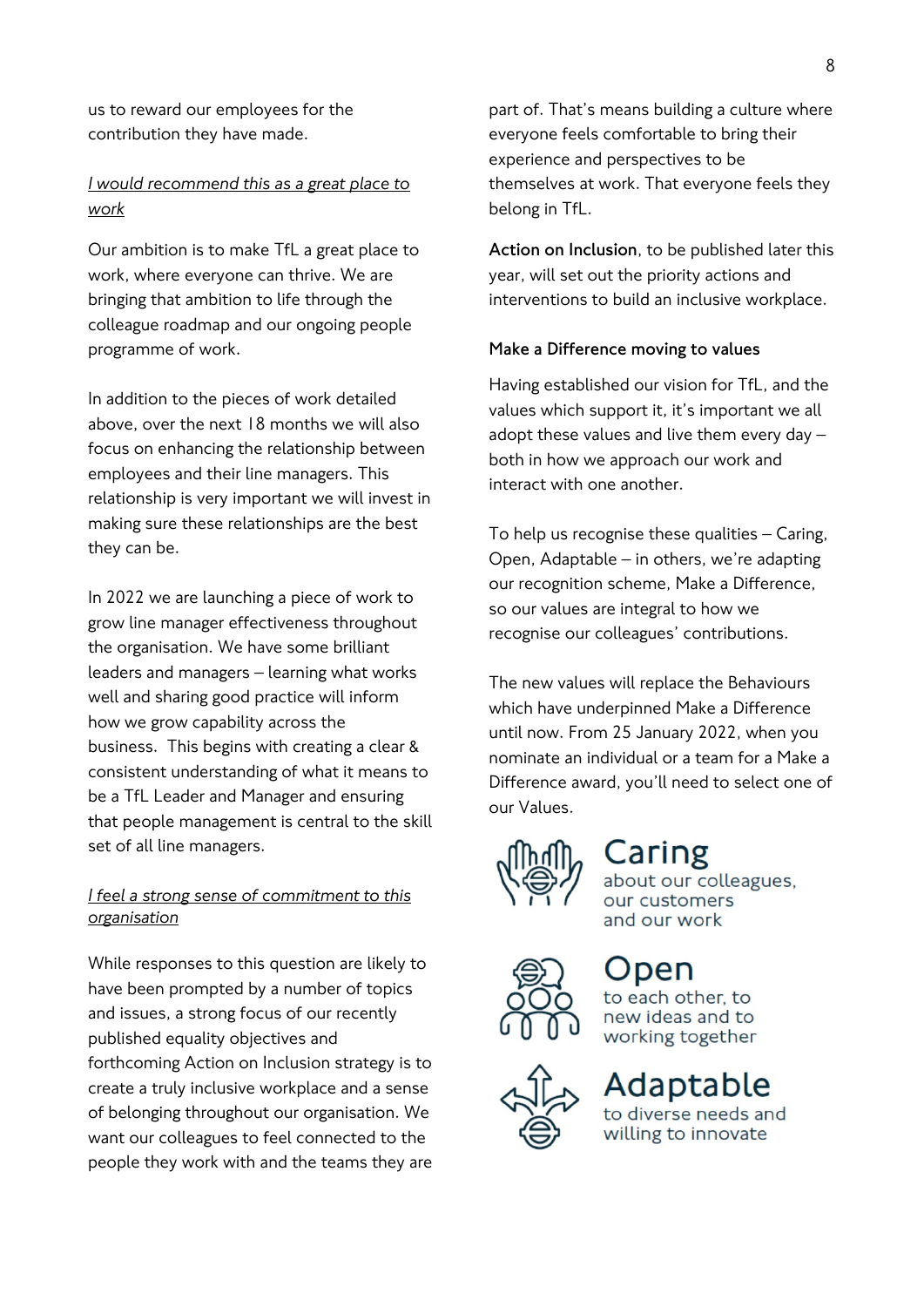# The Right People, Skills and Capacity to Deliver the Business Plan

#### **Anchor Institute Charter**

As part of the Mayor's coronavirus London Recovery Plan, we have committed to the Anchor Institution pledges to maximise employment opportunities and help young people to flourish. We have joined other key institutions from across London, such as the NHS and Met Police to help the capital recover from the pandemic by targeting job opportunities and support to Londoners most impacted by the virus and the economic fallout of the last year.

TfL will help to deliver on these pledges by committing to increase apprenticeship and work placement offers to women, those from Black and Minority Ethnic backgrounds, along with other minority backgrounds, and will identify a further 150 young people TfL volunteer mentors by 2024.

We have also pledged  $£1m$  annually of our unspent Apprenticeship Levy fund, supporting apprenticeships at small and medium sized businesses with a proven track record of diverse hires. We will prioritise funds to those organisations that create opportunities in the growth of digital or green skills across the Capital.

The first £300k transfer of our levy fund has been agreed to Vorboss, a fibre optic installation company who have made great strides in improving access to installation

apprenticeships for those who do not have previous experience and have almost achieved gender parity in their recruitment intakes. Our transfer supported the creation of 20 new installation apprenticeships in November 2021 enabling the increase of fast internet access across London.

#### **TfL Board Member Appointments**

End of last year we appointed three new TfL Board Members. These will replace Ron Kalifa OBE and Dr Alice Maynard CBE. Taking over from the GLA, the Talent Acquisition lead on the recruitment campaign, which attracted high calibre and diverse candidates from a broad range of backgrounds, in particular individuals with expertise in finance, risk and assurance, change management, diversity and inclusion as well as transport-related operational experience.

After a successful and competitive campaign, the Mayor confirmed the appointments at the end of 2021. Contributing to this recruitment not only impacts the lives of Londoners but TfL's wider strategic decisions; it was therefore critical the Board match the profile of London. The 2021 appointments resulted in the board having 47 per cent of female and 53 per cent male members which was a great achievement to diversify senior leadership at TfL.

#### **Apprentice Induction**

On the 17 January 2022 we welcomed our latest Apprentice cohort, with a further 24 apprentices joining apprenticeships across Tech and Data, MPD, City Planning, Surface and Rail for London Infrastructure. A further 33 apprentices joined at the end of February on our London Underground Engineering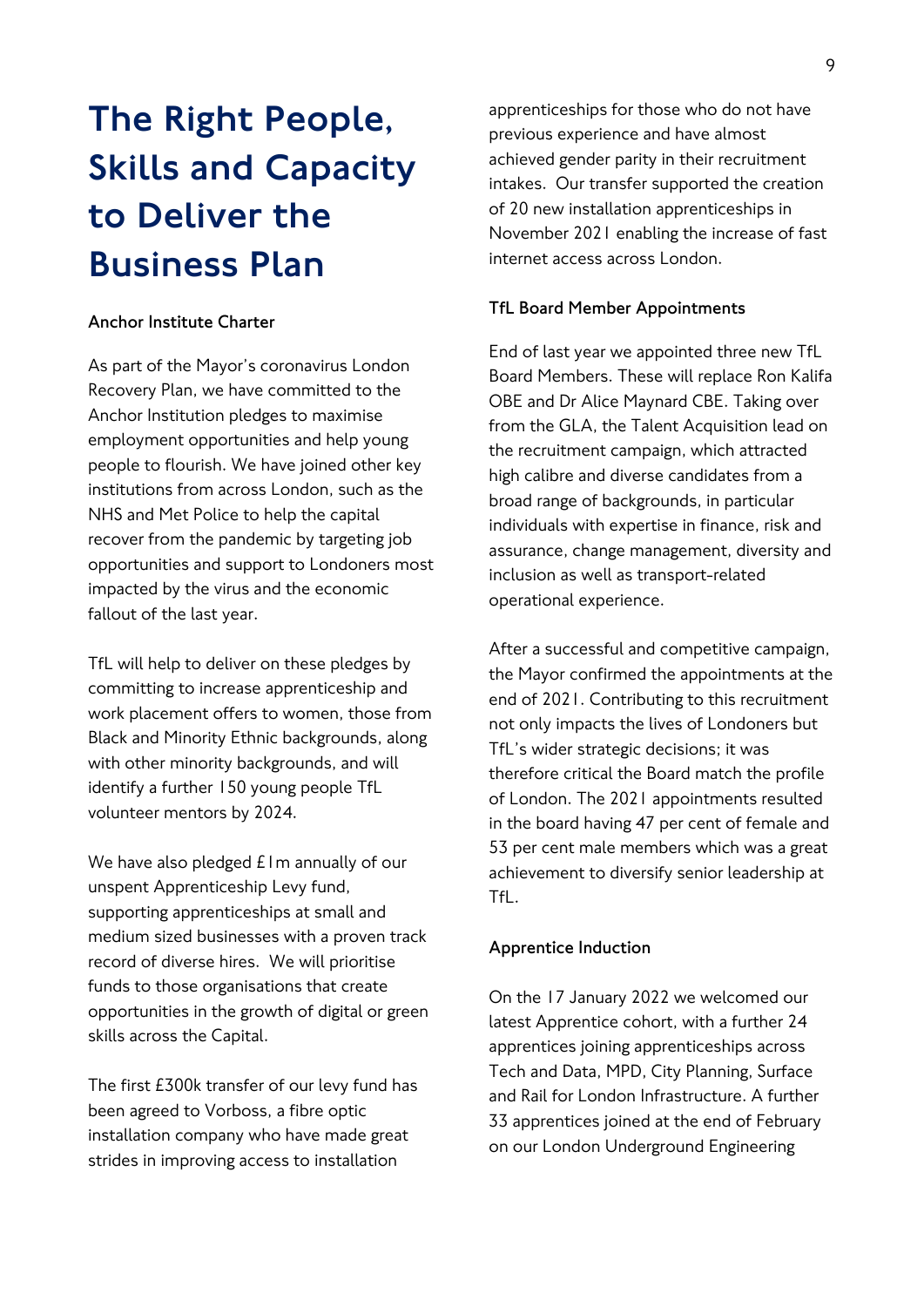apprenticeship, this is in addition to the 46 graduates and 64 apprentices who joined in September 2021 bringing the total number of Graduates and Apprentices joining us this year to 167.

Nine virtual events had been held over the course of our recruitment campaign during the summer last year for those interested in applying to hear from current apprentices and take part in Q&A sessions with 322 attendees in total. Virtual Assessment Centres started last September with virtual guidance and preparation sessions offered before attending the assessment centre.



#### **Steps into Work**

We were delighted to welcome our latest cohort of 11 new students onto our Steps into Work (SiW) programme who commenced the programme on the 10 January 2022. SiW is a 12-month programme for adults aged 16 and above with mild to moderate learning disabilities and those on the autism spectrum.

This is a great opportunity for the participating students to gain work experience

in three business areas within our organisation, including a placement in our Underground stations. It's also really rewarding for our hosts across the business, with the students being real assets for their teams.

Of the 18 participants who completed SiW in July 2021, 33 per cent have found paid employment compared to the 5.1 per cent of people with learning disabilities nationally. Of the remaining students 11 have progressed onto Mencap's GLA funded 'Employ Me' programme and one is secured further training.

#### **Congratulations to our first General Management apprenticeship graduates**

We launched our first-degree based apprenticeships four years ago and launched the first General Management apprenticeship scheme. The scheme is a four-year course that takes the apprentice through a variety of different roles within the business, from frontline to engaging with key business sponsors. The course aims to give a variety of experience and understanding on how our transport network works.

At the end of the four-year course our apprentices can hope to work towards achieving a degree in Management and Business (BA Hons) and a full chartered membership with CMI (Chartered Management Institute).

This year's 10 graduates all passed with flying colours with three passing the apprenticeship element with a Merit and seven passing with Distinction.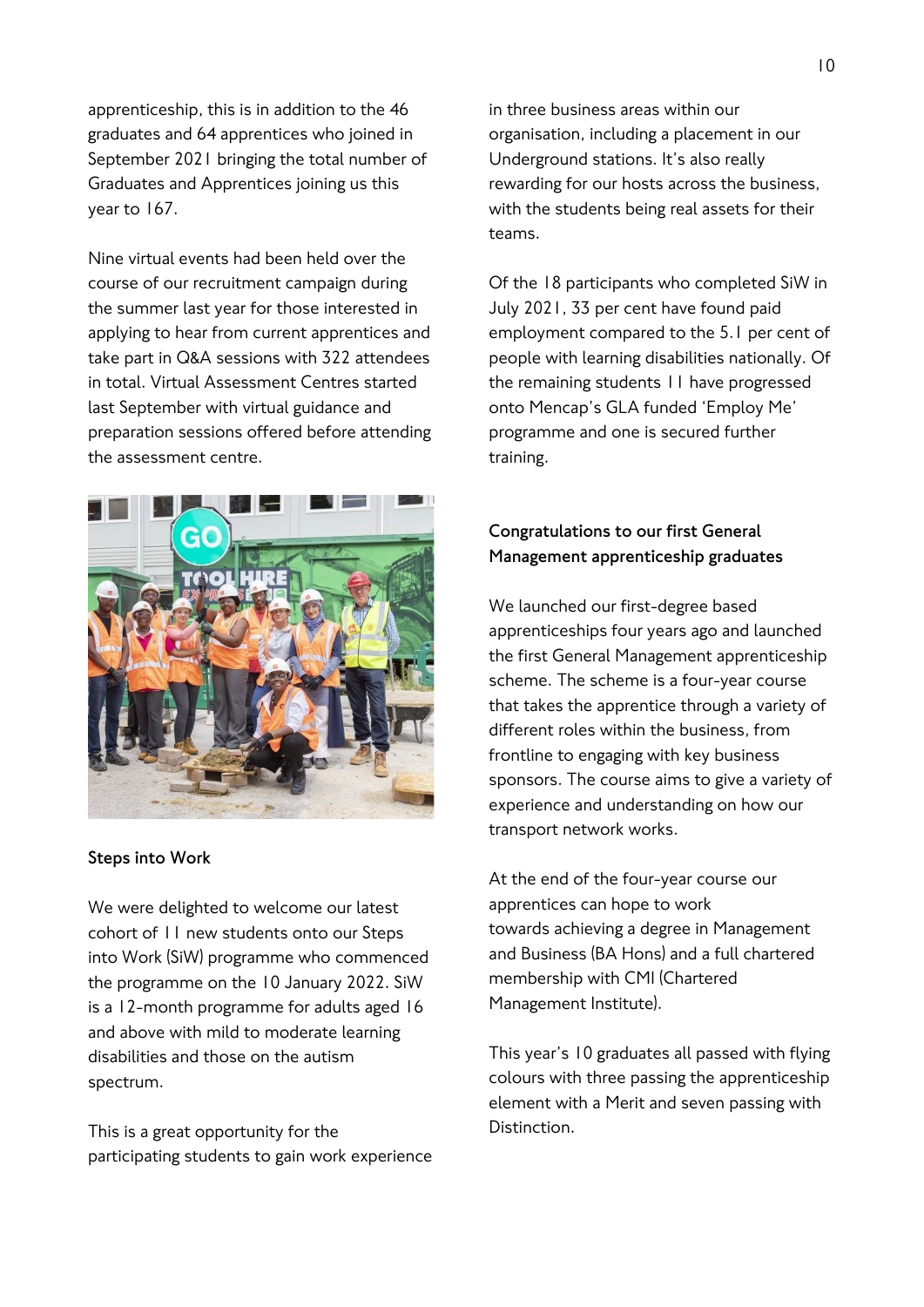

#### **Senior Recruitment in our Procurement Team**

With the significant changes our Procurement and Supply Chain function, recruitment has been buoyant. After running three competitive recruitment campaigns to secure two Directors and one Head of Procurement, we are delighted to confirm that we have appointed into these roles and increased diversity of the P&SC senior population.

These roles are critical in ensuring TfL deliver post-pandemic recovery and manage our contracts more effectively during such a critical time. These are key leadership roles which will now form part of our executive structure.

#### **Launch of Leadership Strengths for PB5 and Director Selection**

Following the creation of leadership strengths in 2020 and piloting their use in senior selection during 2021, these are now being used in all senior selection as well as being available to all as a leadership strengths 360 tool.

The strengths were created following consultation with directors and reflect key attributes needed to successfully meet our objectives and challenge. They don't replace TfL's Competencies or Behaviours but are

there primarily as a benchmarking tool for you to identify our colleague's strengths and development areas.

#### **National Apprenticeship Week**

Our Early Careers Team promoted our Apprenticeship opportunities virtually at council events in Newham, Haringey, Ealing, Bexley, Camden as well as attending Kingsmead school and Westminster Kingsway in person. We hosted an event open to all and attended our Supplier Skills apprenticeship fair. We reached approximately 100+ participants per event.

On the 8 February Karen Wallbridge, Skills and Employment Lead presented at the launch of the publication of the Apprentice Diversity Champions Network (ADCN) annual report 2021/22, hosted by Minister for Skills, Alex Burghart. Nura Abukar, Track Apprentice, London Underground and Stacey-Leigh Dolan, Programme Manager, LTM took part in a panel discussion on making apprenticeships more inclusive. Chaired by Lia Nici MP, the ADCN champions apprenticeships and diversity amongst employers and encourages more people from underrepresented groups to consider apprenticeships. Karen Wallbridge co-chairs, alongside a colleague at Siemens, a group focussing on Women into STEM-based apprenticeships, the output of which will be a toolkit for employers of all sizes to access on the Government Fire it Up Apprenticeship website pages.